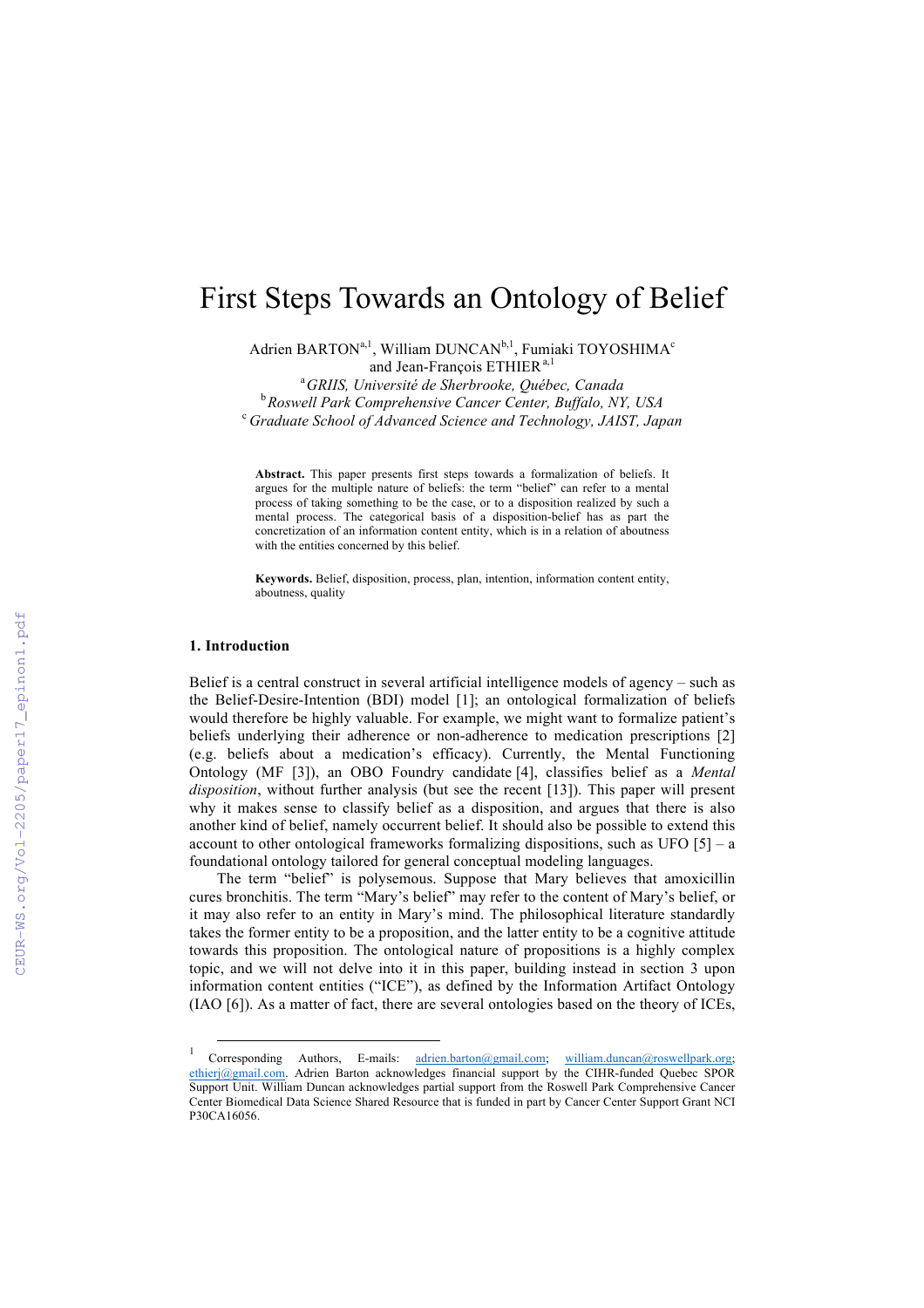such as the Prescription of Drugs Ontology (PDRO [2]), where an ontology of belief would be useful. We will first show in section 2 that beliefs in the second sense have both a dispositional and occurrent nature. We will suggest here first steps in developing a formalization in OWL (and point to some insufficiencies of this language to formalize beliefs). In the remainder of the paper, universals or classes will be italicized and capitalized, and names of particulars will be written in bold.

#### **2. The Dual Nature of Beliefs**

In the Basic Formal Ontology (BFO [7]), a realizable entity is as an entity that is manifested or exhibited during some process, but continues to exist even when it is not participating in a process (where a process is a temporally extended entity, whose existence depends on at least one material entity). Realizable entities are further specialized into dispositions and roles. Dispositions are realizable entities "that exists because of certain features of the physical makeup of the independent continuant that is its bearer" (such as being flammable), whereas roles exist because the bearer is in special physical, social, or institutional circumstances (such as being an employee). Given this, we classify beliefs in BFO as a subtype of dispositions. My belief that amoxicillin cures bronchitis exists even when sleeping – that is, even when I am not consciously thinking it – and exists in virtue of the physical makeup of my neuronal system.

Next let us consider how beliefs (as dispositions) are realized. A proposal [8] is that beliefs are dispositions to physically perform certain kinds of actions (that is, dispositions to behave in a certain way). My belief that amoxicillin cures bronchitis, then, is realized when I perform the action of taking amoxicillin when I have bronchitis.

This approach, however, does not seem to account for the nature of beliefs. I can have a belief that amoxicillin cures bronchitis even if I'm totally paralytic and not able to take amoxicillin. To answer this objection, one might argue that beliefs are dispositions to act if further conditionalized: my belief that amoxicillin cures bronchitis is a disposition to take amoxicillin if I have bronchitis *and* I am not paralyzed. However, this proposal only seems to capture the practical dimension of beliefs (how they relate to action), not how they relate to the purely theoretical attitude of taking some state of affairs to be the case. Consider the fictional counter-example of a supernatural spirit with no power of action at all, who would have many beliefs about the world (e.g. that the sea is mostly composed of water, etc.), but no disposition to act.

Thus, following a classical philosophical distinction [8,9], we hold that dispositional beliefs are not realized by physically performing actions, but by some occurrent mental process that we call "occurrent belief", namely the cognitive process of taking it to be the case that amoxicillin cures bronchitis. For example, Jones may believe that amoxicillin is helpful to cure his bronchitis, but this (dispositional) belief is not being continuously activated (or said differently, realized) in his mind. At  $t_1$  (see figure 1 below), he deliberates whether he should take amoxicillin, and his dispositional belief is realized by a process of him taking amoxicillin to be helpful to cure his bronchitis. His dispositional belief is then realized a second time at  $t_2$  by a similar process. Thus, a person may have a dispositional belief that amoxicillin cures bronchitis even when sleeping or unconscious. We can then suggest the following definitions:

• Dispositional belief: A disposition that can be realized in an occurrent belief.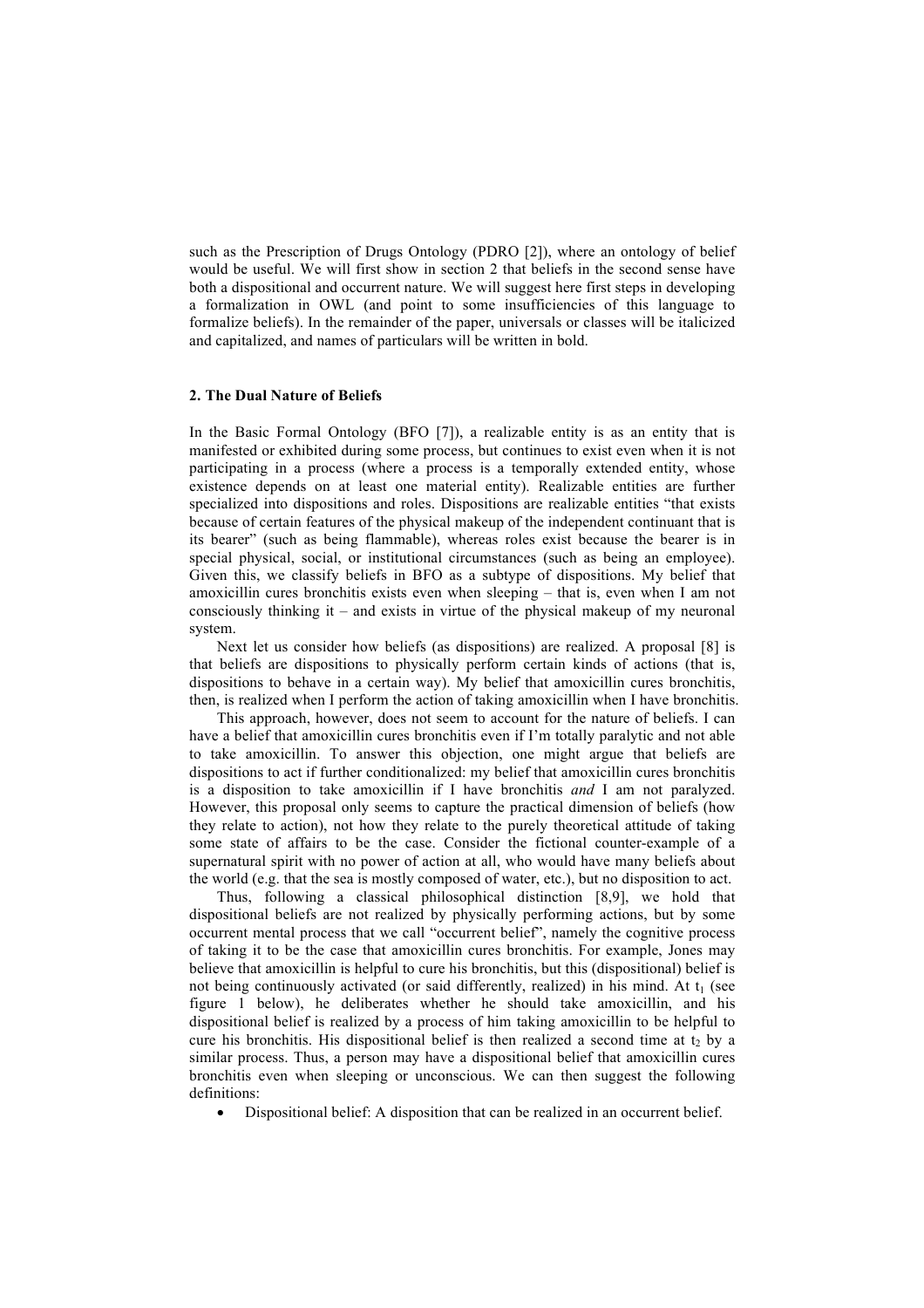• Occurrent belief: A MF:*Mental process* of taking something to be the case.

The difficulty here would be to analyze what it means to take something to be the case, which might involve a cognitive attitude towards a proposition – two complex notions. This will remain out of scope of this paper, which will instead analyze how beliefs can be articulated with IAO's theory of ICEs.

### **3. Information Content Entities and Beliefs**

In the following, we will use single quotes such as in 'amoxicillin' to refer to an ICE instance. ICEs are *about* something (see [6] and the two senses of aboutness they introduce, at the level of reference and the level of compound expression). For example, the ICE 'aspirin' on a drug product monograph is an ICE that is about the class of aspirin drug products. Following Smith and Ceusters [6], an ICE is concretized by one or several instances of a specific subclass of BFO:*Quality* named *Information Quality Entity* (*IQE*). For example, if Dr. Jones writes the word "amoxicillin" on a white paper, the ICE 'amoxicilin' that refers to the active ingredient amoxicilin is concretized by some qualities inhering in the mereological sum of ink molecules on this paper. Not all qualities of the ink are relevant from an informational point of view: for example, writing the dot on the "i" slightly more to the left or to the right is not relevant in this sense. According to IAO's theory, ICEs might also be concretized by a neuronal configuration. There is an important distinction between ICEs and IQEs. IQEs *specifically* depend on their bearer; that is, an instance of an IQE exists only as long as the unique entity it depends on exists. On the other hand, ICEs *generically* depend on their bearer: they can be copied or migrate on another bearer.

We hypothesize that a belief involves the concretization of an ICE in one's brain: if I believe that amoxicillin cures bronchitis, my brain must carry some associated information. For example, let's define 'Amoxicillin cures bronchitis' as ICE<sub>1</sub>, and 'L'amoxicilline soigne les bronchites.' (the French translation) as  $ICE<sub>2</sub>$ . Thus, if I believe that amoxicillin cures bronchitis, my brain may bear  $\text{ICE}_1$  or  $\text{ICE}_2^2$ .

However, having  $\text{ICE}_1$  (or  $\text{ICE}_2$ ) concretized in one's brain does not imply that the person believes that amoxicillin cures bronchitis. Suppose that John holds at  $t_0$  the **belief**<sub>0</sub> that amoxicillin does not cure bronchitis, but after attending to a conference on the topic, holds at  $t_1$  the **belief**<sub>1</sub> that amoxicillin does cure bronchitis (note that holding **belief**<sub>1</sub> is stronger than simply not holding **belief**<sub>0</sub> anymore). At  $t_0$ , some ICE such as **ICE**<sup>0</sup> 'Amoxicillin does not cure bronchitis' is concretized in John's brain by **IQE**<sup>0</sup>, and he holds a belief attitude towards it. At  $t_1$ ,  $\text{ICE}_0$  might still be concretized in his brain occasionally (as it was presumably concretized in your brain when you read the sentence), but he does not hold a belief attitude towards it. Said differently, a mental representation of some information does not imply a belief in the veracity of the represented information. I can have a mental representation of the statement 'the Earth is flat' (and thus, I can have the ICE 'the Earth is flat' concretized in my brain), even if I do not believe it.

 $2$  This shows how a theory of proposition would help to complement this account, as those two ICEs arguably express the same proposition.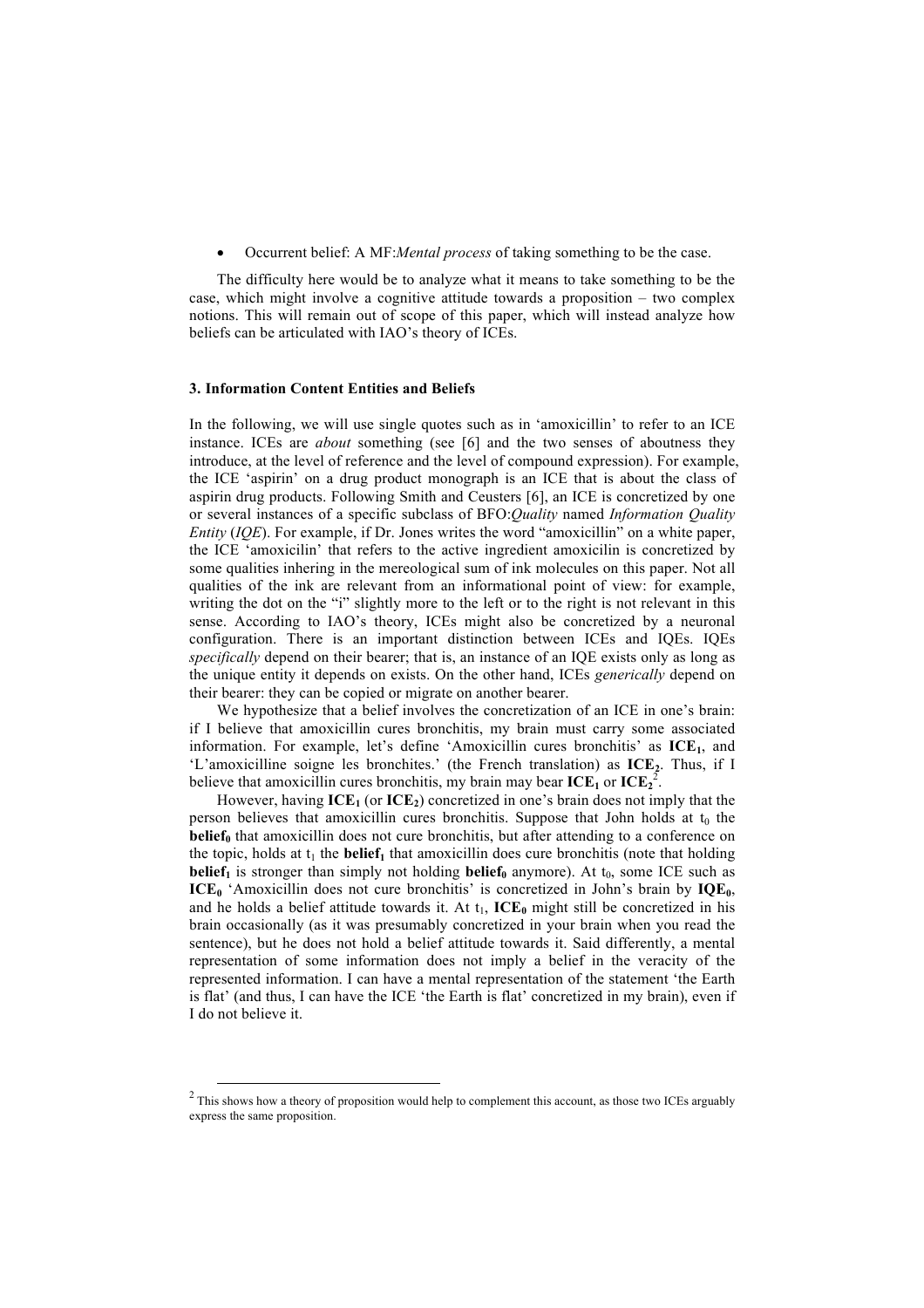

Figure 1: Relevant classes and instances (*Bronchitis* is omitted)

To connect a belief with its informational content, we will compare the qualities underlying the former with the qualities underlying the latter. Barton et al. [11] define the "categorical basis" of a disposition as the quality (or sum of qualities) in virtue of which this disposition obtains (and which therefore inheres in a part of the disposition's bearer named by BFO the "material basis" of this disposition [7]). For example, the categorical basis of a glass' fragility is constituted by some features of its molecular structure. Thus, the categorical basis of a belief is a sum of qualities of a brain – namely, those qualities in virtue of which this belief exists. The connection between **belief**<sub>0</sub> and its informational content  $ICE_0$  can be formalized by stating that the quality  $IQE_0$  concretizing  $ICE_0$  in John's brain is a part at  $t_0$  of the categorical basis of his **belief**<sub>0</sub>.

Figure 1 illustrates how our formalization can be used to relate a belief to the object(s) of this belief. **ICE1**, for example, is about the class *Amoxicillin* and the class *Bronchitis* (at the level of reference, cf.  $[6]$ ). Therefore, **belief**<sub>1</sub> can be connected to the classes *Amoxicillin* and *Bronchitis* by stating that **belief**<sub>1</sub> has as categorical basis a sum of qualities that have as part  $IQE_1$ , and  $IQE_1$  is the concretization of  $ICE_1$  that is about the class *Amoxicillin* and about the class of *Bronchitis3* .

## **4. Conclusion**

In this paper, we have put forth the beginnings of a theory for representing two important ways that we understand beliefs: dispositional beliefs and occurrent beliefs. A dispositional belief exists even when we are not actively thinking it, and when we are actively thinking about a belief, we engage in an occurrent belief process during which we take something to be the case. Dispositional and occurrent beliefs are related using BFO's **realized in** relation: an instance of a dispositional belief is realized in an instance of an occurrent belief.

 $3$  Note that  $ICE_1$  is also about the state of affairs of amoxicillin having a disposition to cure bronchitis (in the sense of aboutness at the level of compound expression [6]). This is however presently not easily formalizable in OWL. Also, relating a particular such as **ICE1** with classes such as *Amoxicillin* and *Bronchitis* is not easily formalizable in OWL, although one could use the inverse relation of **is\_about** to solve this difficulty [12].